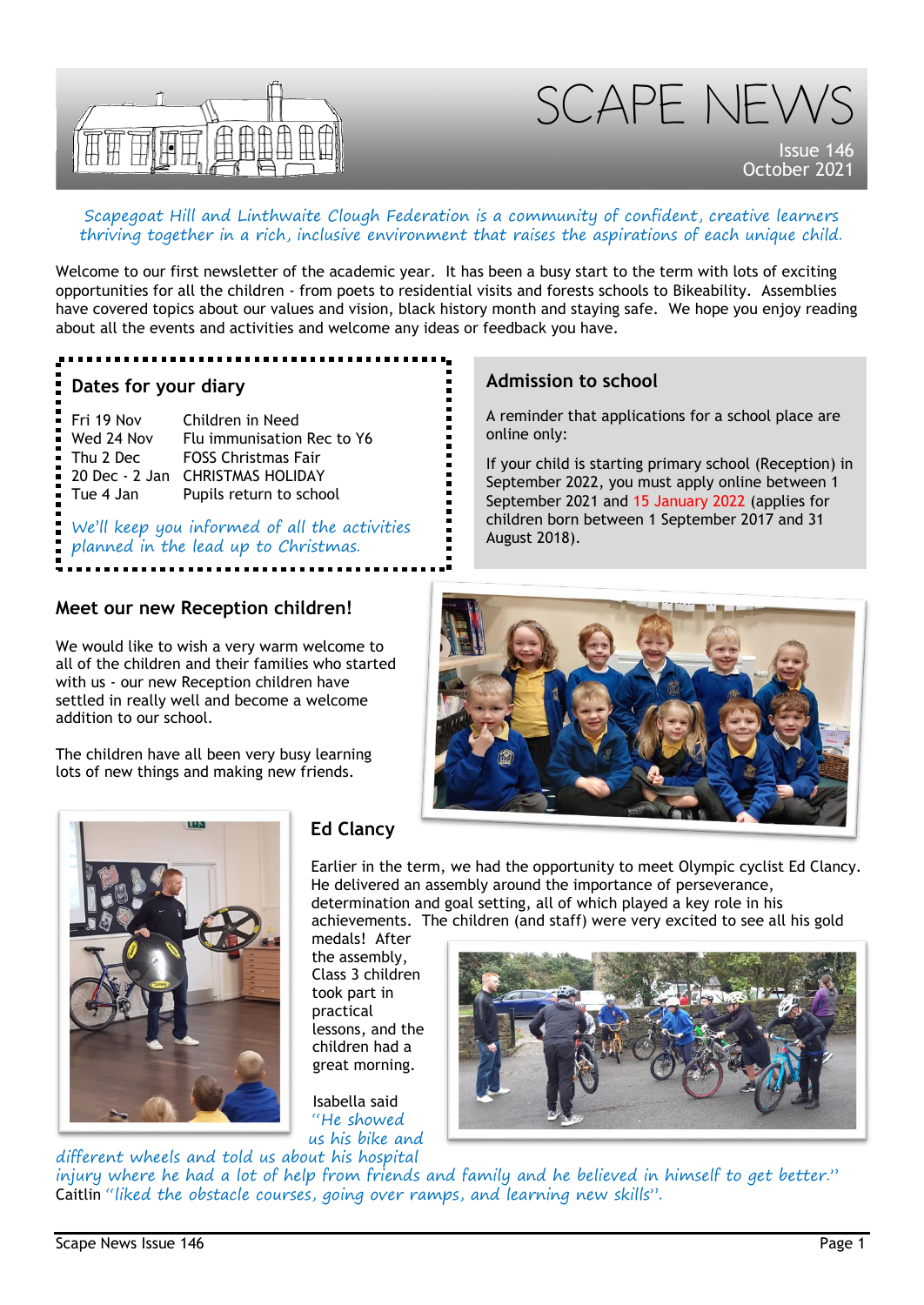# **Scootfit**



# **A visit from 'That Poetry Bloke', Craig Bradley**

We celebrated National Poetry day on Thursday 7 October with a visit from a local poet. During assemblies he shared poems with all the children in school and worked with each class creating group poems.

The children had lots of fun joining in with poems and rhymes and we hope that the day inspired the children to read and perform lots more poems in school and at home.

Pixie "enjoyed it, he was a bit bonkers and he talked in a funny voice!" and Leo said that "he told us some funny jokes – he was silly so it was fun!" and Star learned that "poetry is not underpants"??!!

A professional instructor from Scootability, a nationwide scooter training program, visited school recently. He brought all the scooters, helmets, ramps etc and helped pupils develop their skills and confidence towards safer scootering habits.

All the classes enjoyed training sessions during the day.

Rory thought "it was fun, you went up ramps so you went high, when you landed you thought you were going to fall over, but I landed safely and it was exciting!". Sophie "learned how to be safe on scooters, how to balance so you don't fall over – it was really fun!"



### **Cliffe House**



Year 6 children enjoyed an excellent residential at Cliffe House. They took advantage of the variety of activities from rock climbing to pond studies; and appeared to have a wonderful time making memories. Cliffe House did a great job looking after us all, the staff were all excellent and the cooks made us some great meals.

We hope all the children came home buzzing about their experiences.

Eric really enjoyed the visit and "liked the rock climbing best, and the bread making outside on a fire, and sleeping in the same room as everyone".

Luka said "It was good, lots of activities outdoors, using teamwork. My favourites were cooking outside and rock climbing. We got to know more people from Linthwaite Clough."

Austin thought that "it was really fun, running around doing activities. We learned how to build a wooden car in the team and tested it afterwards."